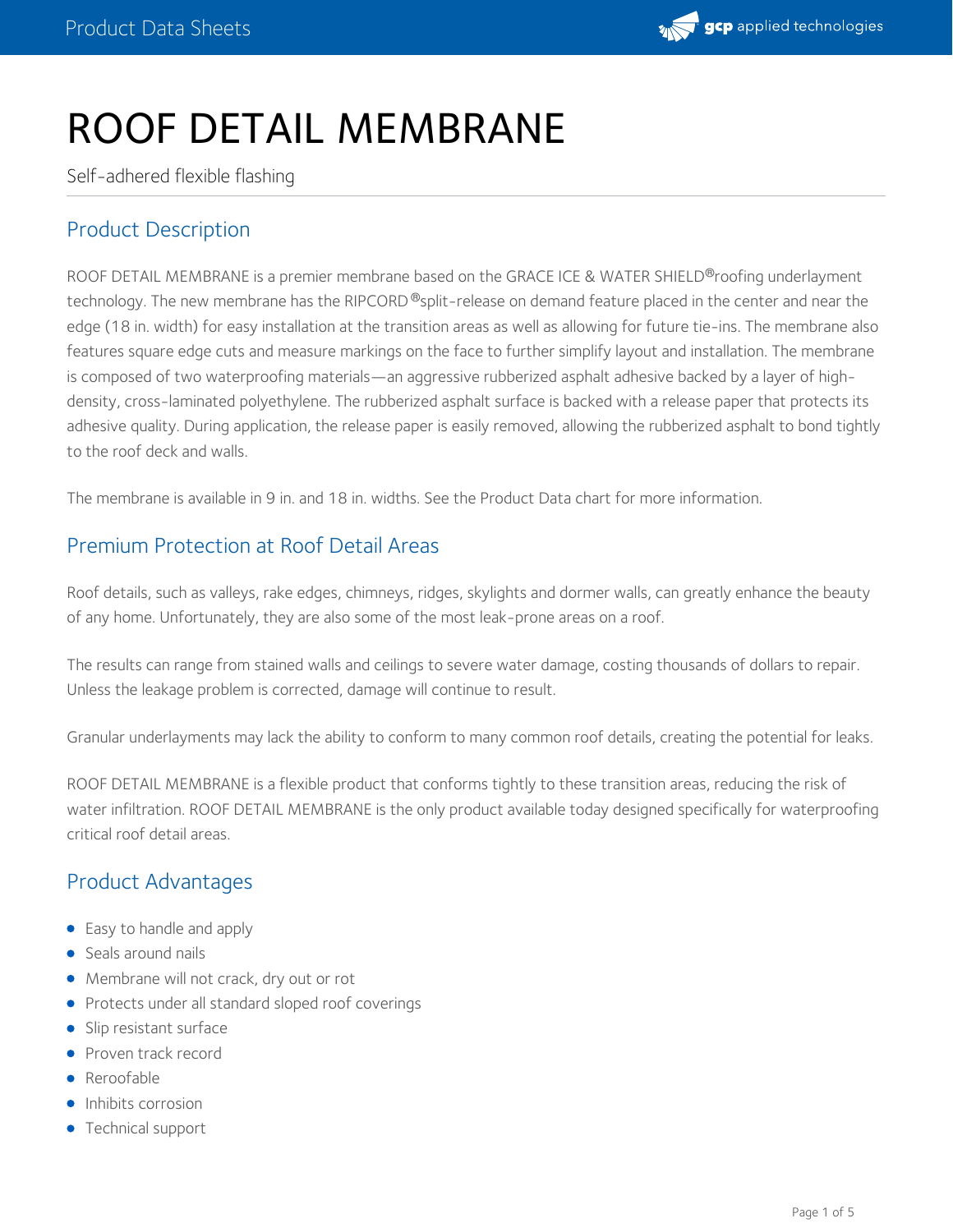

# Features & Benefits

- Easy to handle and apply—The self-adhesive membrane bonds firmly to the substrate without heat or special adhesives. Water cannot seep under the membrane. Watertight seams are easily formed. RIPCORD® split-release on demand is a unique, patented feature that makes ROOF DETAIL MEMBRANE easy to apply by giving the applicator a split release on demand. The split release makes positioning in detail areas easy by minimizing the amount of adhesive exposed during installation. Both the 9 in. and 18 in. rolls contain RIPCORD® split-release on demand placed at the center and near the edges to simplify application of the membrane at angled transitions, allowing the applicator to select the amount of adhesive to be exposed during installation.
- Seals around nails—The rubberized asphalt layer in ROOF DETAIL MEMBRANE seals around roofing nails, resisting leakage caused by water back-up behind ice dams, or from wind-driven rain.
- Membrane will not crack, dry out or rot—ROOF DETAIL MEMBRANE resists attacks from fungus and bacteria; maintains its integrity for long lasting protection.
- Protects under all standard sloped roof coverings— ROOF DETAIL MEMBRANE protects under slate, tile, cedar shakes or metal, as well as under conventional asphalt shingles.
- Slip resistant surface—ROOF DETAIL MEMBRANE has a slip resistant embossed surface to maximize traction and safety for applicators.
- Proven track record—ROOF DETAIL MEMBRANE is based on GRACE ICE & WATER SHIELD® underlayment, the name brand in roofing underlayments with over 30 years of protecting roofs from ice dams and wind-driven rain.
- Reroofable—Unlike some granular-surfaced membranes, ROOF DETAIL MEMBRANE will not adhere to the underside of the exposed roof covering. ROOF DETAIL MEMBRANE can be applied over the old underlayment (except over GCP granular underlayment) in retrofit applications, making reroofing easier, less costly—since there is no need for removing the existing underlayment—more durable and environmentally friendly—as the substrate remains intact, avoiding the need to purchase additional wood substrate.
- Inhibits corrosion—ROOF DETAIL MEMBRANE isolates metal roof components from new corrosive wood preservatives.
- Technical support—ROOF DETAIL MEMBRANE is backed by a team of technical support personnel that help ensure every application goes smoothly.

# Guidelines for Use

ROOF DETAIL MEMBRANE is used as a flashing to provide resistance against water infiltration at trouble-prone roof detail areas such as valleys, drip edges, rake edges, chimneys, ridges, skylights, dormer walls and roof-to-wall transitions. Local building codes should be consulted for specific requirements.

## Installation Procedure

#### Surface Preparation

Install ROOF DETAIL MEMBRANE directly on a clean, dry, continuous structural substrate. Some suitable substrates are plywood, wood composition, metal, concrete or gypsum sheathing. For all other substrates, contact your GCP representative. Remove dust, dirt, loose nails and old roofing materials. Protrusions from the substrate area must be removed. Substrates shall have no damaged or unsupported areas, or voids. Repair substrate before installing the membrane.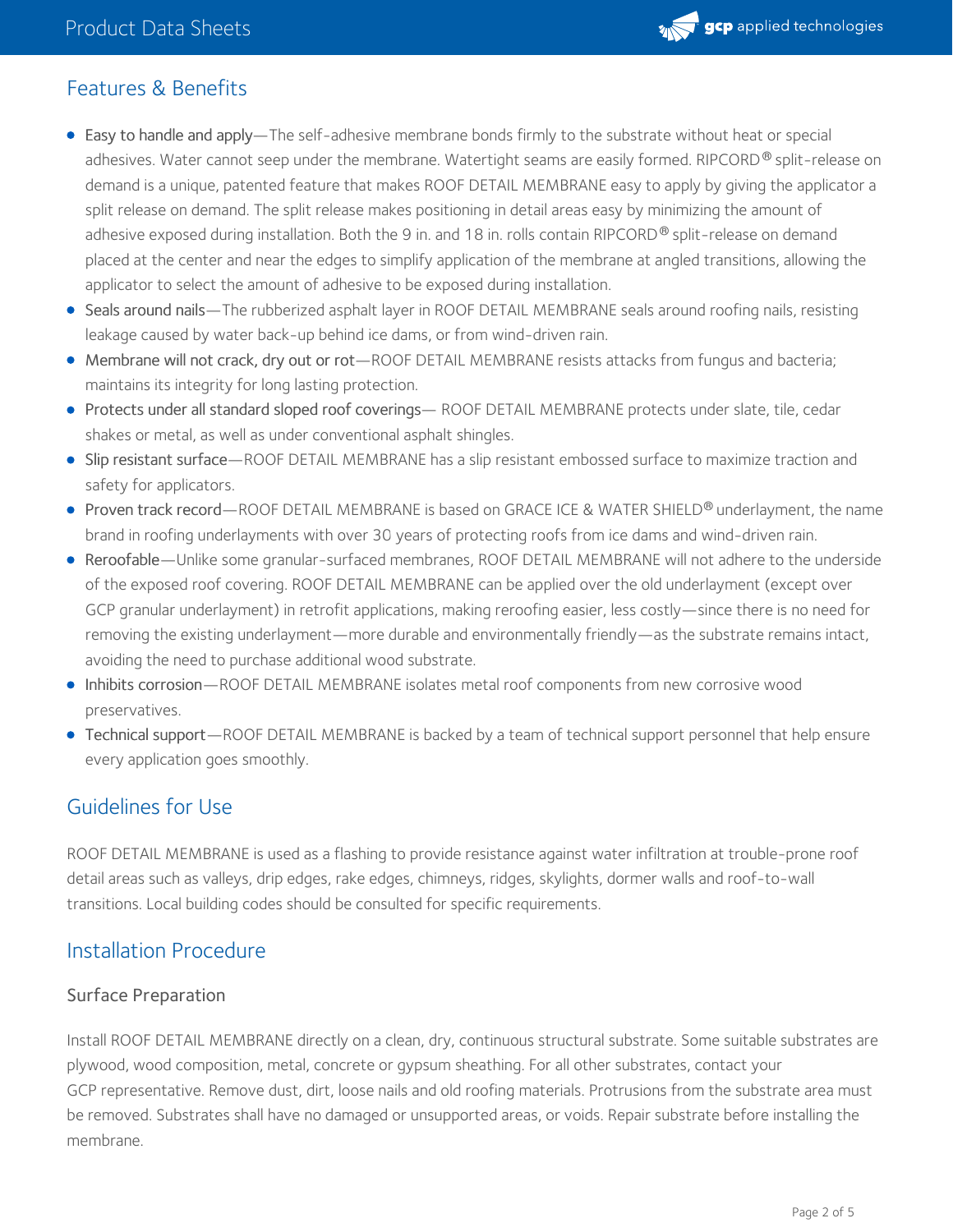

#### Priming

Prime concrete, masonry, DensGlass Gold®and DensDeck®surfaces with PERM-A-BARRIER®WB PRIMER. Prime wood composition and gypsum sheathing with PERM-A-BARRIER®WB PRIMER if adhesion is found to be marginal (refer to Technical Letter 12, Use on Oriented Strand Board (OSB) Roof [Sheathing\)](https://gcpat.com/en/advantages/products/grace-ice-water-shield-roofing-underlayment/use-oriented-strand-board-osb-roof). Apply PERM-A-BARRIER®WB PRIMER at a rate of 250–350 ft<sup>2</sup>/gal (6–8 m<sup>2</sup>/L). Priming is not required for other suitable surfaces provided that they are clean and dry.

### ROOF DETAIL MEMBRANE Installation with RIPCORD<sup>®</sup> Split Release Feature

Apply ROOF DETAIL MEMBRANE only in fair weather when the air, substrate and membrane are at temperatures of 40°F (5°C) or higher. Apply roof and wall covering at membrane temperatures of 40°F (5°C). Use ROOF DETAIL MEMBRANE on all critical areas or higher.

- **1.** Cut membrane to length.
- **2.** Locate and pull RIPCORD<sup>®</sup> line, splitting release liner. Place membrane in position.
- **3.** Remove half of the release liner, exposing part of the membrane.
- Press the exposed portion of the membrane into place with heavy hand pressure, smoothing outward toward the edge. **4.**
- **5.** Remove remaining portion of the release liner and press remaining membrane into place, using the same procedure. The remaining portion of release liner may be left in place to allow for future tie-ins. Refer to the GRACE ICE & WATER SHIELD® roofing underlayment Contractor's Guide for specific detail drawings.

Consistent with good roofing practice, install the membrane such that all laps shed water. Always work from the low point to the high point of the roof.

#### Precaution & Limitations

- **Slippery when wet or covered by frost.**
- Consistent with good roofing practice, always wear fall protection when working on a roof deck.
- Release liners are slippery. Remove from work area immediately after membrane application.
- Do not leave permanently exposed to sunlight. Cover within 30 days.
- Do not fold over the roof edge unless the edge is protected by a drip edge, gutter or other flashing material.
- Do not install on chamfered edges of wood plank.
- When lapping over granular, allow for 6 in. overlap and apply bead of roofing mastic along the edge of the ROOF DETAIL MEMBRANE.
- Repair holes, fishmouths, tears and damage with a round patch of membrane, extending past the damaged area 6 in. (150 mm) in all directions. Seals around nails or fasteners. Fully adheres to decks, resisting leaks from wind-driven rain or water backup due to ice dams. Roof shingles ROOF DETAIL MEMBRANE Rubberized asphalt seals around nail Total adhesion to wood deck If fasteners are removed leaving holes in the membrane, it must be patched. The membrane may not self-seal open fastener penetrations.
- Do not install fasteners through the membrane over unsupported membrane areas of the structural deck, such as over the joints between adjacent structural panels.
- Due to its slight asphaltic odor, do not apply where membrane is exposed to interior living spaces. Refer to product literature for more complete information.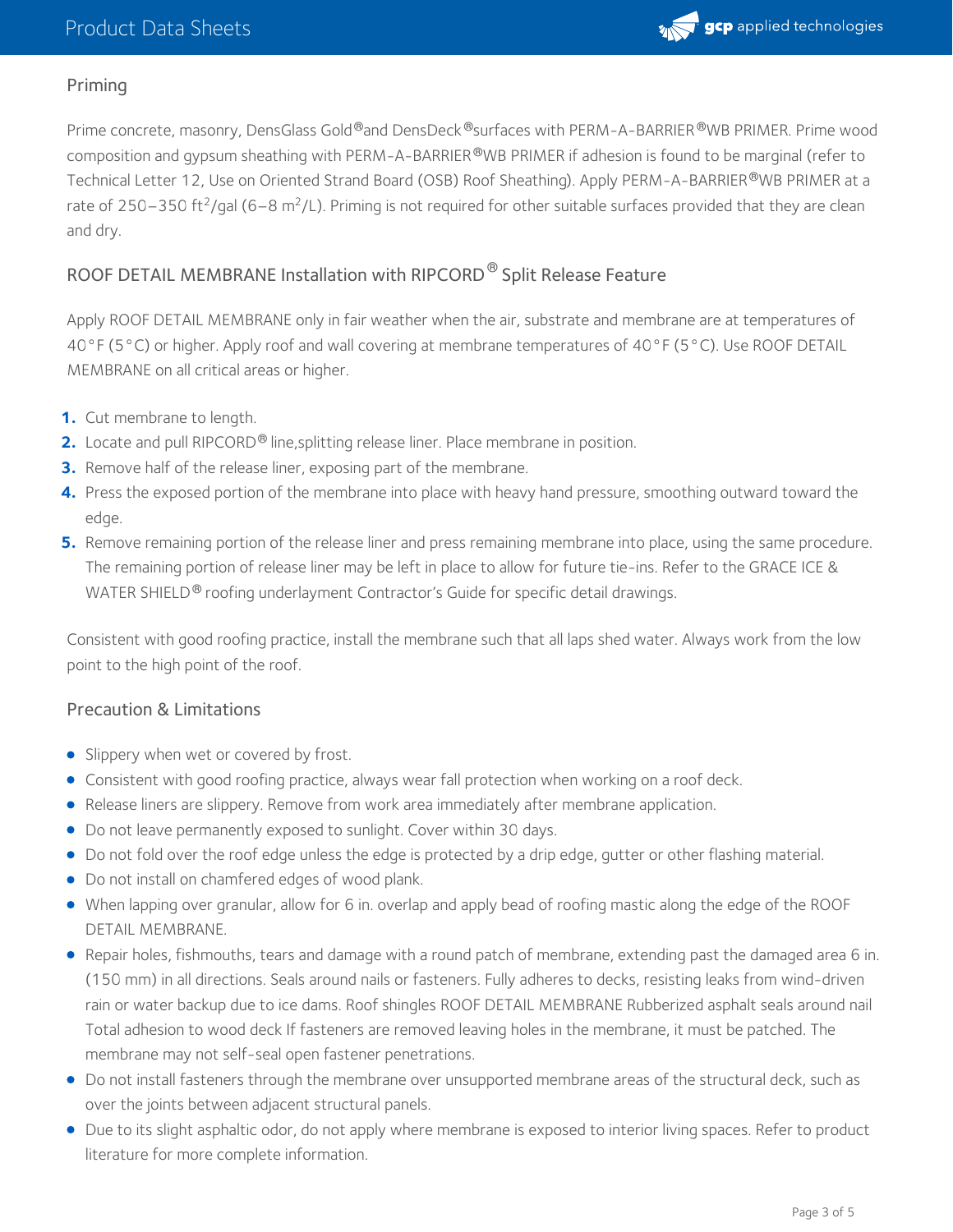

- Not compatible with EPDM or TPO; use GRACE ULTRA™ roofing underlayment for tie-ins (refer to Technical Letter 5, Chemical Compatibility).
- Not compatible with polysulfides, uncured neoprene, wood substrates with high concentrations of resin (pitch), or flexible PVC. ROOF DETAIL MEMBRANE is generally compatible with window and skylight flanges; for more information, refer to Technical Letter 5.
- Do not use in the desert southwest U.S.
- $\bullet$  Do not use under copper, COR-TEN $\circledast$  or zinc metal roofs in high altitudes.
- A minimum of 36 in. is recommended at the eaves, where ice dams may form. GCP recommends GRACE ICE & WATER SHIELD® roofing underlayment for this application. ROOF DETAIL MEMBRANE may be used in conjunction with a self-adhered underlayment to extend ice dam protection at the eaves.

| <b>PRODUCT DATA</b> | 18 IN. WIDTH                             | 9 IN. WIDTH                                         |
|---------------------|------------------------------------------|-----------------------------------------------------|
| Roll length         | 50 ft (15.2 m)                           | 50 ft (15.2 m)                                      |
| Roll width          | 18 in. (457 mm)                          | 9 in. (229 mm)                                      |
| Roll size           | 75 ft <sup>2</sup> (7.0 m <sup>2</sup> ) | 37.5 ft <sup>2</sup> (3.5 m <sup>2</sup> )          |
| Ripcord             | One at center (9 in. from edge)          | One at center (4.5 in. from edge)                   |
|                     | Two near edge (4.5 in. from edge)        |                                                     |
| Packaging           | Corrugated carton                        | Six individually labeled rolls in corrugated carton |
|                     |                                          |                                                     |
| Roll weight         | 19 lbs (8.6 kg)                          | $9.5$ lbs $(4.3 \text{ kg})$                        |
| Rolls per carton    | One $(1)$                                | Six(6)                                              |

# Code Compliance

ROOF DETAIL MEMBRANE meets the following standards:

- Underwriters Laboratories Inc. Class A fire classification under fiber-glass shingles and Class C under organic felt shingles (per ASTM E108/UL 790)
- International Conference of Building Officials (ICBO-ES) Report No. 3997
- **Southern Building Code Congress International (SBCCI PST & ESI) Report No. 94133C**
- Building Officials and Code Administrators (BOCA-ES) Evaluation Report No. 94-33
- $\bullet$  Miami-Dade County NOA 09-0107.08.
- City of Los Angeles RR 25330

# Performance Properties

| <b>PROPERTY</b>            | <b>VALUE</b>                      | <b>TEST METHOD</b>         |
|----------------------------|-----------------------------------|----------------------------|
| Color                      | Gray-black                        |                            |
| Thickness, membrane        | 40 mil (1.02 mm)                  | ASTM D3767 method A        |
| Tensile strength, membrane | 250 psi (1720 kN/m <sup>2</sup> ) | ASTM D412 (Die C modified) |